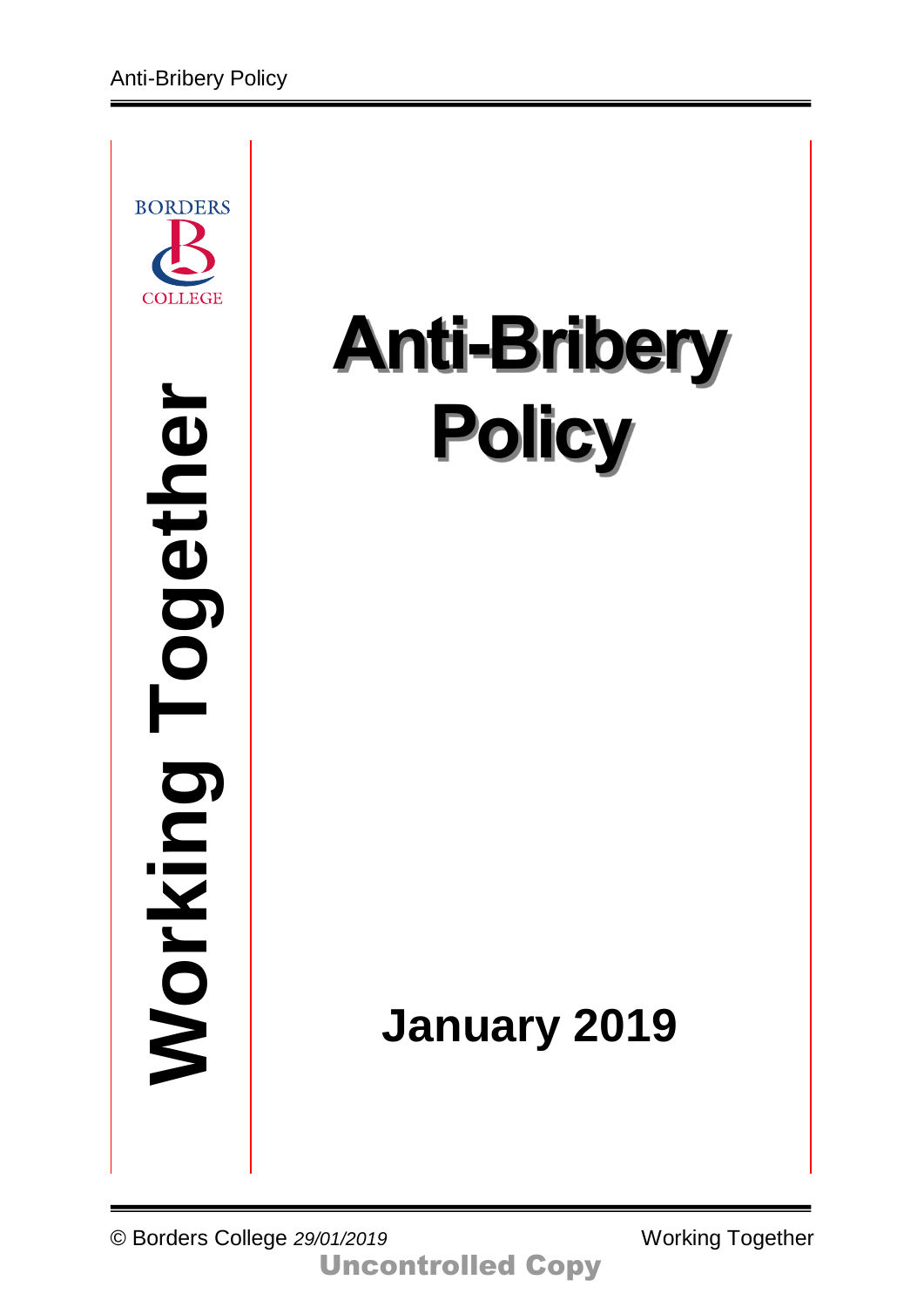# **History of Changes**

|     | Version Description of Change             | <b>Authored by</b> | <b>Date</b>  |
|-----|-------------------------------------------|--------------------|--------------|
| 1.1 | New Policy approved at Audit<br>Committee | P Smith            | January 2016 |
| 1.2 | Minor terminology changes                 | <b>H</b> Robertson | January 2019 |
|     |                                           |                    |              |
|     |                                           |                    |              |
|     |                                           |                    |              |
|     |                                           |                    |              |
|     |                                           |                    |              |
|     |                                           |                    |              |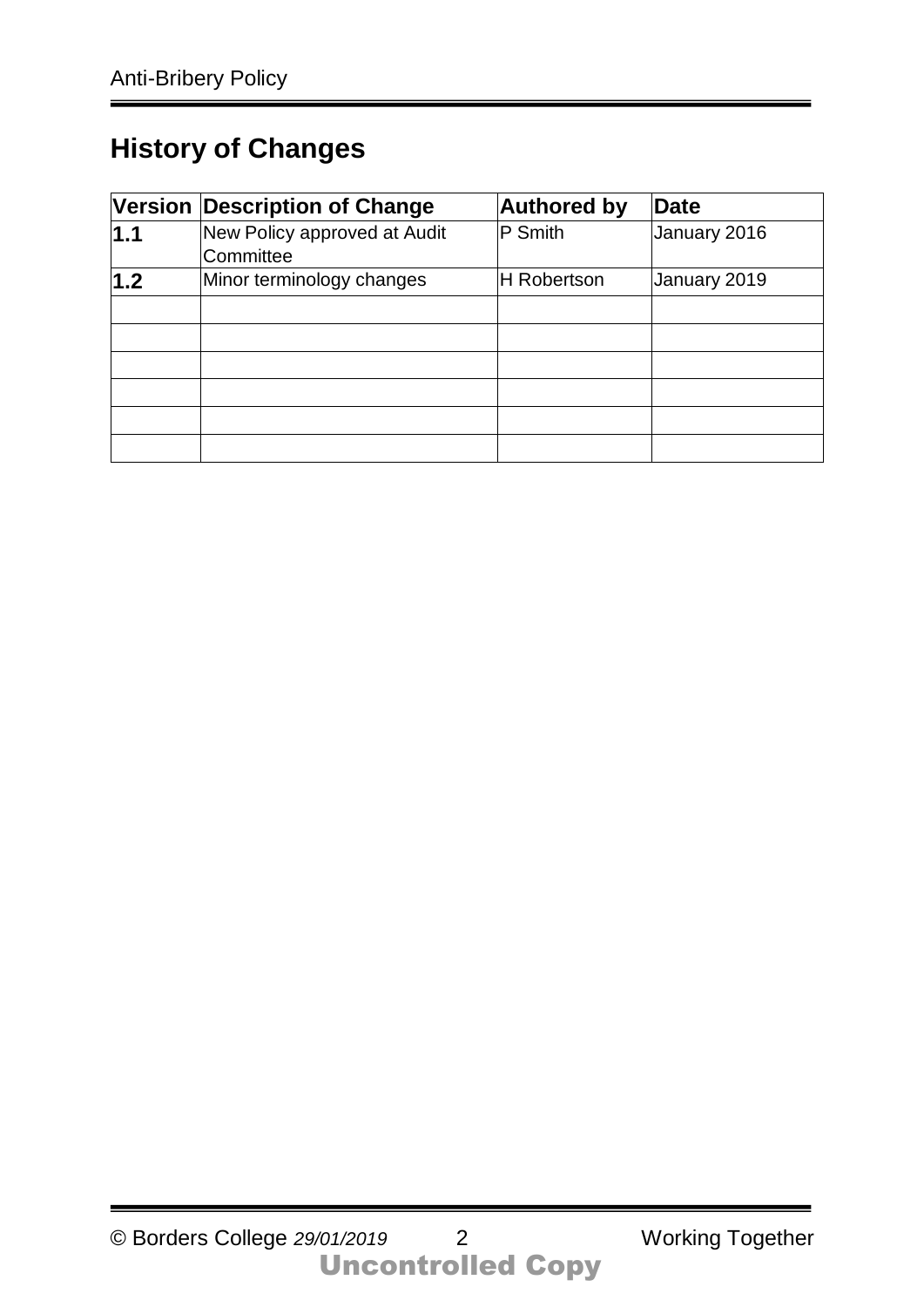# **Anti-Bribery Policy**

## **1.0 Policy Statement**

- 1.1 Bribery is a criminal offence. We do not, and will not, pay bribes or offer improper inducements to anyone for any purpose, nor do we, or will we, accept bribes or improper inducements.
- 1.2 To use a third party as a conduit to channel bribes to others is a criminal offence. We do not, and will not, engage indirectly in or otherwise encourage bribery.
- 1.3 We are committed to the prevention, deterrence and detection of bribery. We have zero- tolerance towards bribery. We aim to maintain anti-bribery compliance 'business as usual', rather than as a one-off exercise.

## **2.0 Introduction**

- 2.1 Bribery is an inducement or reward offered, promised or provided to gain personal, commercial, regulatory or contractual advantage.
- 2.2 The Bribery Act 2010 (the Act) (www.opsi.gov.uk/acts/acts2010/ukpga\_20100023\_en\_1) defines four key offences:
	- bribery of another person (section 1)
	- accepting a bribe (section 2)
	- bribing a foreign official (section 6)
	- failing to prevent bribery (section 7).

The Act makes it an offence to offer, promise or give a bribe (Section 1). It also makes it an offence to request, agree to receive, or accept a bribe (Section 2). Section 6 of the Act creates a separate offence of bribing a foreign public official with the intention of obtaining or retaining business or an advantage in the conduct of business. Under Section 7 there is also a corporate offence of failure by a commercial organisation to prevent bribery that is intended to obtain or retain business, or an advantage in the conduct of business, for the organisation. An organisation will have a defence to this corporate offence if it can show that it had in place adequate procedures designed to prevent bribery by or of persons associated with the organisation.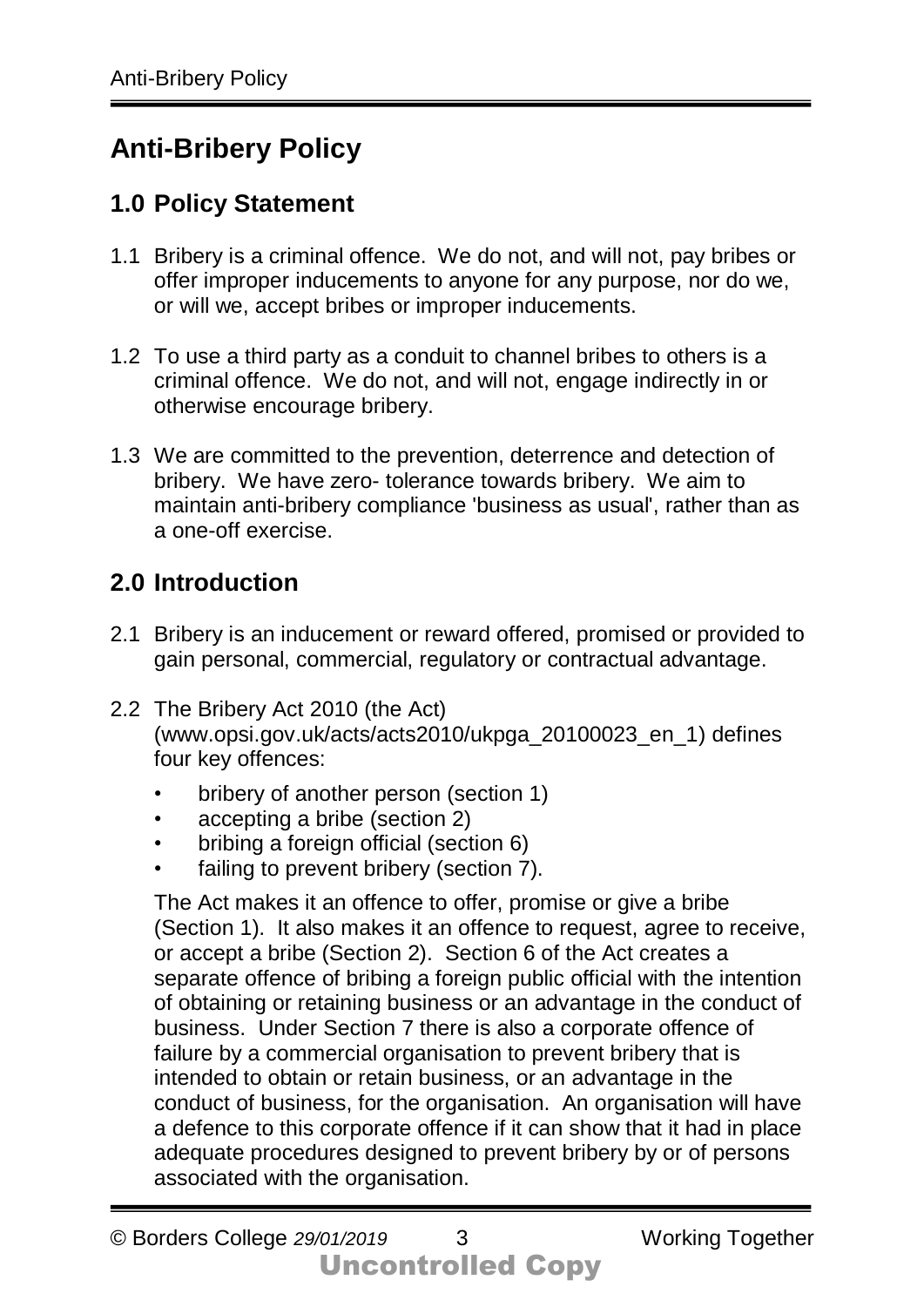- 2.3 The guidance states that a 'commercial organisation' is any body formed in the United Kingdom and '...it does not matter if it pursues primarily charitable or educational aims or purely public functions. It will be caught if it engages in commercial activities, irrespective of the purpose for which profits are made'. The College is a 'commercial organisation'.
- 2.4 Whether the procedures are adequate will ultimately be a matter for the courts to decide on a case-by-case basis. Adequate procedures need to be applied proportionately, based on the level of risk of bribery in the organisation. It is for individual organisations to determine proportionate procedures in the recommended areas of six principles. These principles are not prescriptive. They are intended to be flexible and outcome focused, allowing for the different circumstances of organisations. Small organisations will, for example, face different challenges to those faced by large multinational enterprises. The detail of how organisations apply these principles will vary, but the outcome should always be robust and effective anti-bribery procedures.

### 2.4.1Proportionate Procedures

An organisation's procedures to prevent bribery by persons associated with it are proportionate to the bribery risks it faces and to the nature, scale and complexity of the organisation's activities. They are also clear, practical, accessible, effectively implemented and enforced.

### 2.4.2Top Level Commitment

The top-level management (Regional Board) are committed to preventing bribery by persons associated with it. They foster a culture within the organisation in which bribery is never acceptable.

### 2.4.3Risk Assessment

The organisation assesses the nature and extent of its exposure to potential external and internal risks of bribery on its behalf by persons associated with it. The assessment is periodic, informed and documented. It includes financial risks but also other risks such as reputational damage.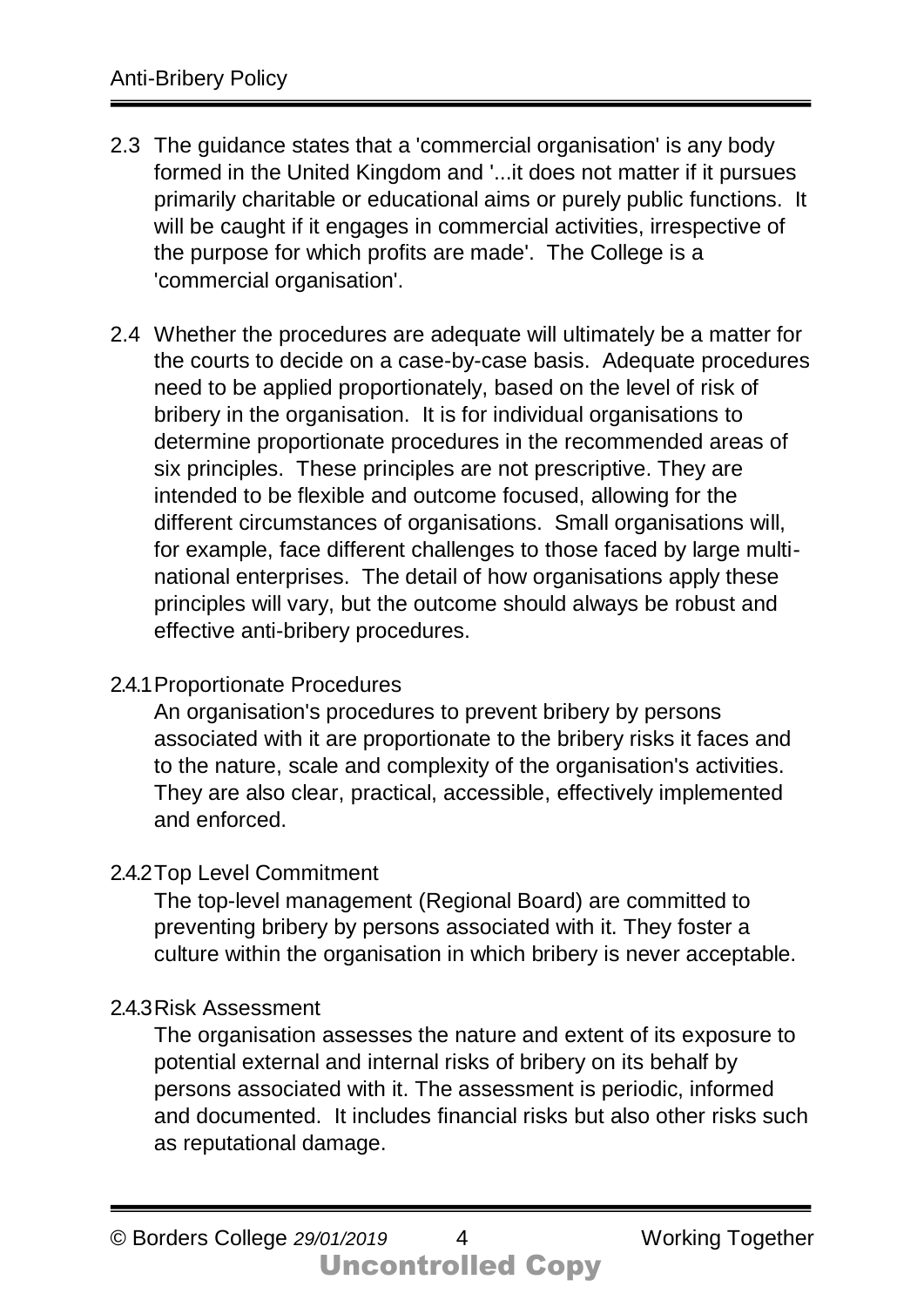### 2.4.5Due Diligence

The organisation applies due diligence procedures, taking a proportionate and risk based approach, in respect of persons who perform or will perform services for or on behalf of the organisation, in order to mitigate identified bribery risks.

### 2.4.6Communication (including Training)

The organisation seeks to ensure that its bribery prevention policies and procedures are embedded and understood throughout the organisation through internal and external communication, including training that is proportionate to the risks it faces.

### 2.4.7Monitoring and Review

The organisation monitors and reviews procedures designed to prevent bribery by persons associated with it and makes improvements where necessary.

- 2.5 The College is committed to proportional implementation of these principles.
- 2.6 An individual guilty of an offence under Sections 1, 2 or 6 of the Act is liable to imprisonment for a maximum term of ten years, or to an unlimited fine, or both. Organisations are liable for these fines and if guilty of an offence under Section 7 are liable to an unlimited fine.
- 2.7 Under the Public Contracts Regulations 2006 (which gives effect to EU law in the UK), a company is automatically and perpetually debarred from competing for public contracts where it is convicted of a corruption offence. There are no plans to amend the 2006 Regulations for this to include the crime of failure to prevent bribery. Organisations that are convicted of failing to prevent bribery are not automatically barred from participating in tenders for public contracts. This College has the discretion to exclude organisations convicted of this offence.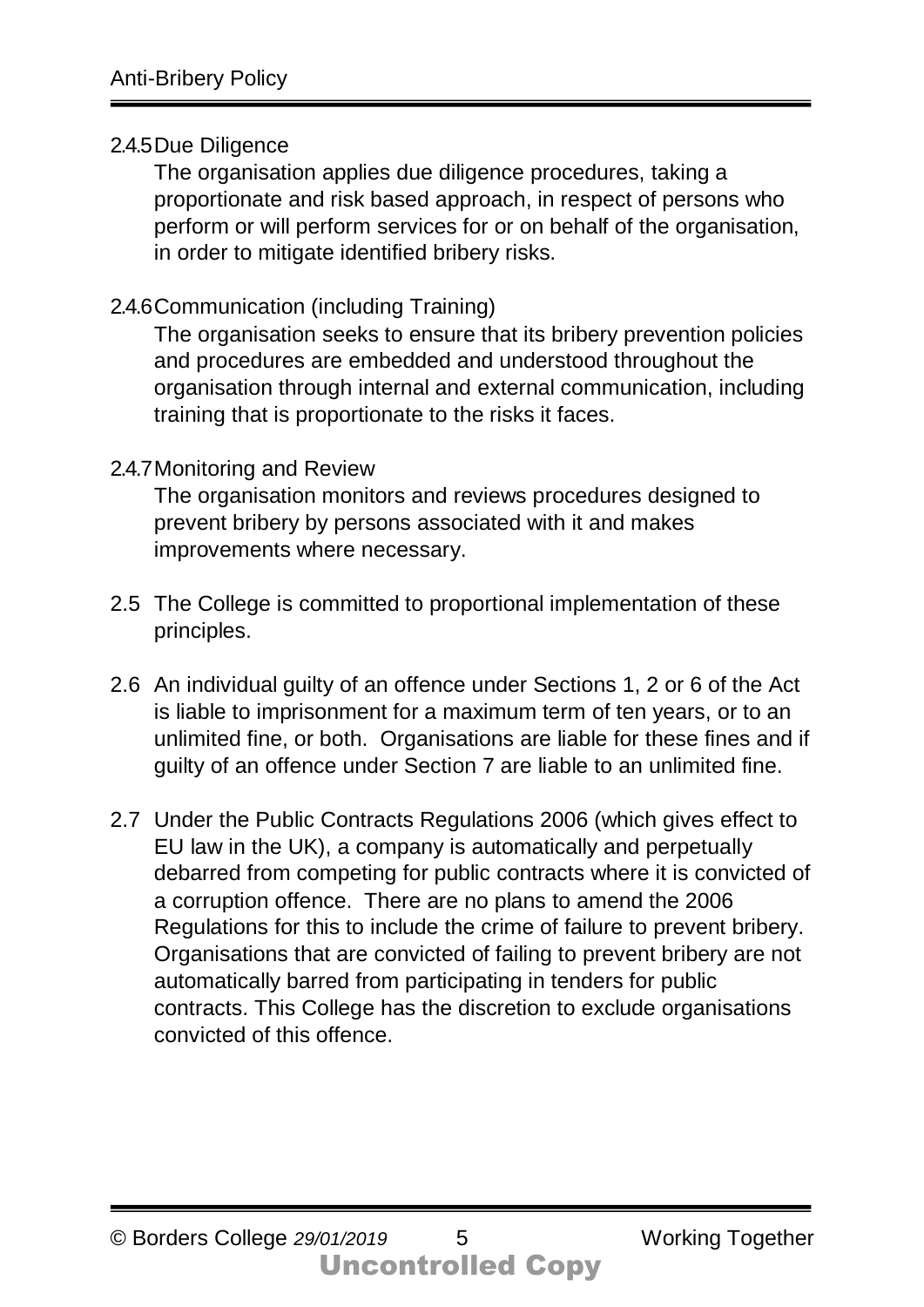## **3.0 Scope**

- 3.1 This Policy forms part of the College's internal controls and corporate governance arrangements. This policy applies to all of the organisation's activities. For partners, joint ventures and suppliers, we will seek to promote the adoption of policies consistent with the principles set out in this policy.
- 3.2 Within the organisation, the responsibility to control the risk of bribery occurring resides at all levels of the organisation. It does not rest solely within assurance functions, but in all business units and corporate functions.
- 3.3 This policy covers all personnel, including all levels and grades, those permanently employed, temporary agency staff, contractors, non-executives, agents, Board members (including independent members), volunteers and consultants.

## **4.0 Key Principles**

## **4.1 Bribery is Not Tolerated**

It is unacceptable to:

- give, promise to give, or offer a payment, gift or hospitality with the expectation or hope that a business advantage will be received, or to reward a business advantage already given;
- give, promise to give, or offer a payment, gift or hospitality to a government official, agent or representative to 'facilitate' or expedite a routine procedure;
- accept payment from a third party that you know or suspect is offered with the expectation that it will obtain a business advantage for them;
- accept a gift or hospitality from a third party if you know or suspect that it is offered or provided with an expectation that a business advantage will be provided by us in return;
- retaliate against or threaten a person who has refused to commit a bribery offence or who has raised concerns under this policy; or
- engage in activity in breach of this policy.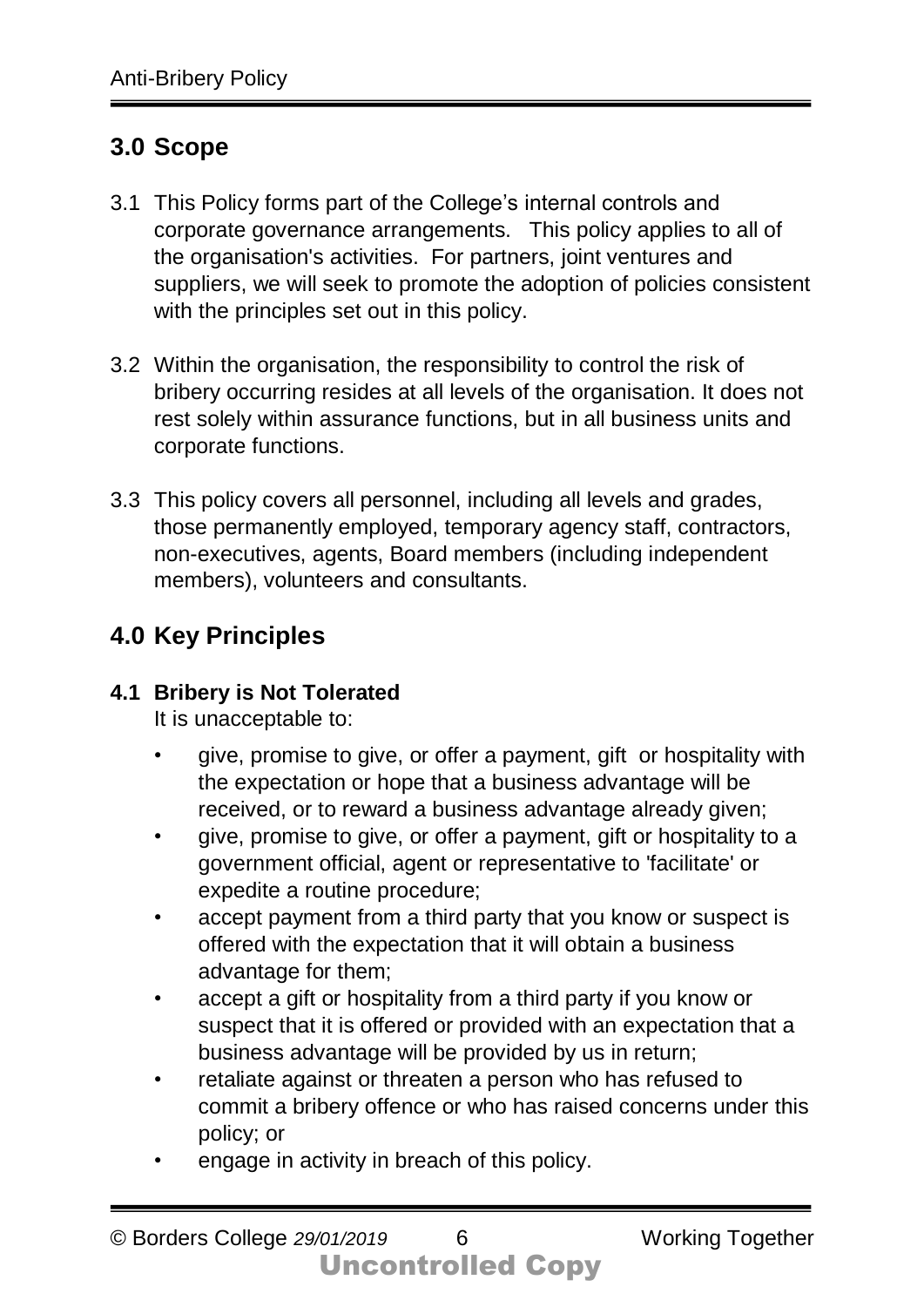### **4.2 Facilitation Payments**

Facilitation payments are not tolerated and are illegal. Facilitation payments are unofficial payments made to public officials in order to secure or expedite actions.

## **4.3 Commitment to Action**

The College commits to:

- setting out a clear anti-bribery policy and keeping it up to date;
- making all employees aware of their responsibilities to adhere strictly to this policy at all times;
- training all employees so that they can recognise and avoid the use of bribery by themselves and others;
- encouraging its employees to be vigilant and to report any suspicions of bribery, providing them with suitable channels of communication and ensuring sensitive information is treated appropriately;
- rigorously investigating instances of alleged bribery and assisting police and other appropriate authorities in any resultant prosecution;
- taking firm and vigorous action against any individual(s) involved in bribery;
- providing information to all employees to enable the reporting of breaches and suspected breaches of this policy; and
- including appropriate clauses in contacts to prevent bribery.

## **4.4 Disciplinary Action and Legal Prosecution**

Where a breach of this Policy is notified to the College, the College will investigate the circumstances under the Employee Disciplinary Procedures, reporting matters to the police if necessary and assist in any resulting criminal prosecution.

## **4.5 Gifts and Hospitality**

This policy is not meant to change the requirements of our gifts and hospitality policy, as detailed in the Financial Regulations.

## **4.6 Whistleblowing Policy**

Where any member has a suspicion that any breach of this Policy has occurred, they should report it under the College's Whistleblowing Policy.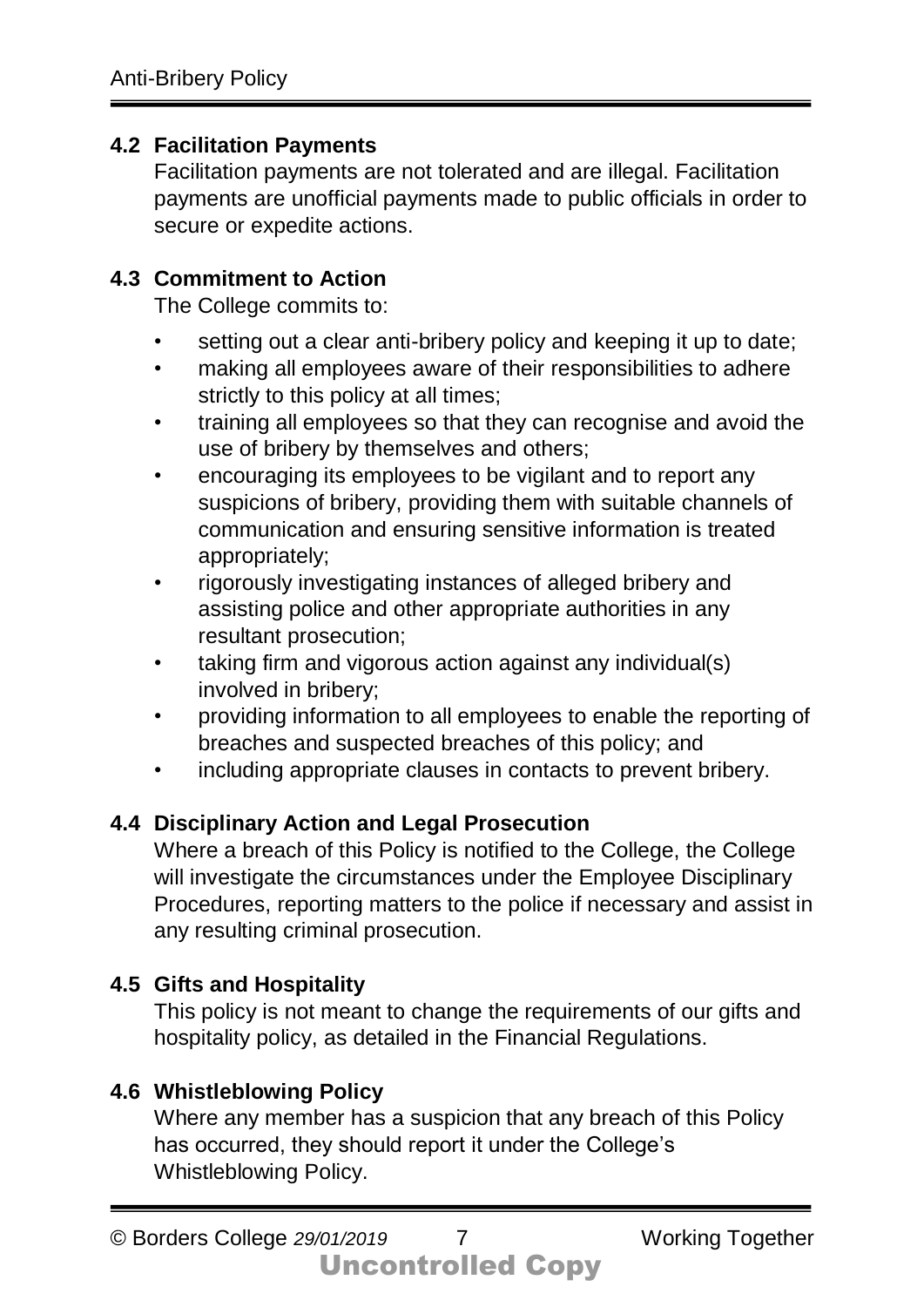## **5.0 Responsibilities**

- 5.1 The Audit Committee is responsible for approving this Policy.
- 5.2 The Vice Principal Finance and Corporate Services is responsible for implementing and reviewing the Policy.
- 5.3 All College managers are responsible for ensuring that staff are made aware of their obligations under the Policy.
- 5.4 The prevention, detection and reporting of bribery and other forms of corruption are the responsibility of all those working for the organisation or under its control. All staff members are required to avoid activity that breaches this policy. They must:
	- ensure that they read, understand and comply with this policy; and
	- raise concerns as soon as possible if they believe or suspect that a conflict with this policy has occurred, or may occur in the future.

## **6.0 Related Documents and Useful Links**

- 6.1 Financial Regulations
- 6.2 Anti-Fraud and Corruption Policy
- 6.3 Whistleblowing Policy
- 6.4 Employee Disciplinary Policy
- 6.5 Procurement Policy
- 6.6 Gifts and Hospitality Registers
- 6.7 Useful Links:

**CIPFA Better Governance Forum** www.cipfanetworks.net/governance

**Bribery Act 2010** www.legislation.gov.uk/ukpga/2010/23/contents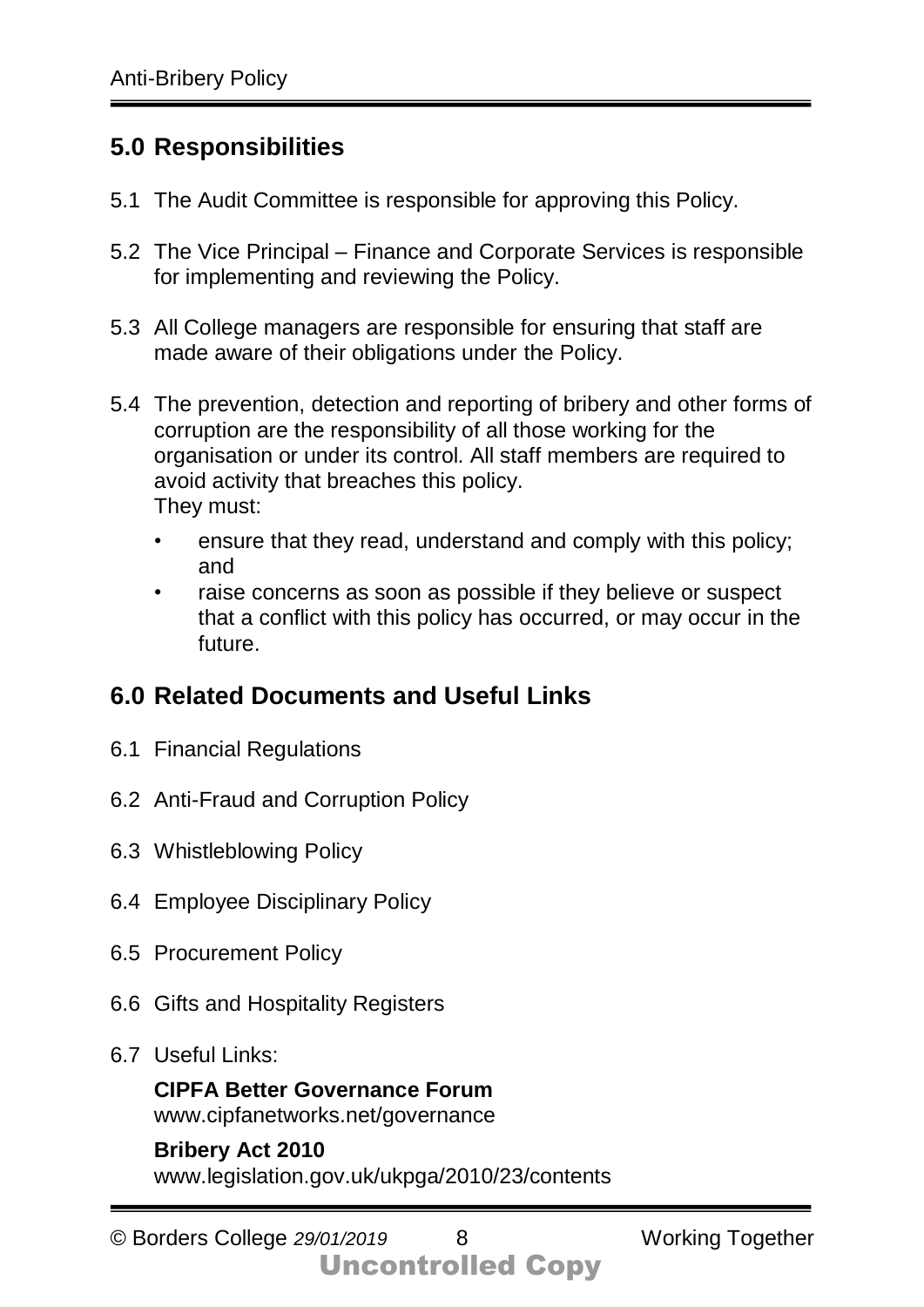### **Bribery Act Guidance**

www.cipfanetworks.net/fileupload/upload/briberyact20l0guidance142 011261754.pdf

## **Bribery Act Quick Start Guide**

www.cifpanetworks.net/fileupload/upload/briberyact2010quickstartgu ide142011271739.pdf

### **Joint Prosecution Guidance of the Director of the Serious Fraud Office and the Director of Public Prosecutions**

www.cipfanetworks.net/fileupload/upload/BRIBERY%20ACT%2020 10%20JOINT%20PROSECUTION%GUIDANCE142011281730.PDF

### **National Fraud Authority**

www.gov.uk/government/organisations/national-fraud-authority

### **Transparency International UK**

www.transparency.org.uk

#### **Public Concern at Work**

www.pcaw.org.uk

### **Department for Work 6: Pensions (Blowing the Whistle to a Prescribed Person)**

www.gov.uk/government/publications/blowing-the-whistle-to-aprescribed-person

## **7.0 Review**

7.1 This Policy will be reviewed every 3 years or when changes to legislation or corporate governance require it.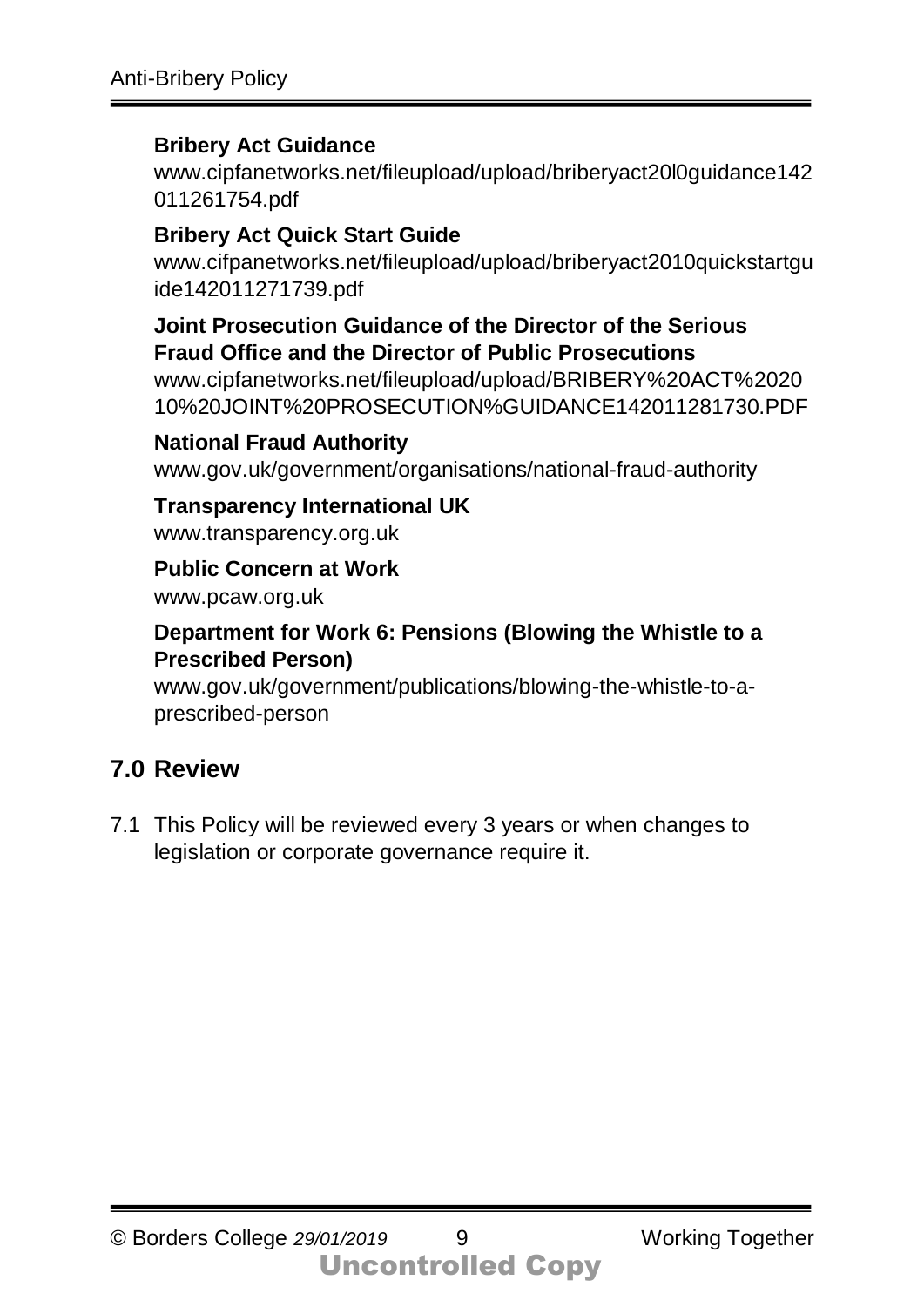## **Equality Impact Assessment**

**What Impacts may there be from this Proposal on any Group's ability to use the College services?** 

| <b>Policy: Anti-Bribery Policy</b> |
|------------------------------------|
|------------------------------------|

| <b>Positive Impacts (Groups affected)</b>        | <b>Negative Impacts</b><br>(Groups affected) |  |  |  |
|--------------------------------------------------|----------------------------------------------|--|--|--|
| n/a                                              | n/a                                          |  |  |  |
|                                                  |                                              |  |  |  |
|                                                  |                                              |  |  |  |
|                                                  |                                              |  |  |  |
|                                                  |                                              |  |  |  |
|                                                  |                                              |  |  |  |
|                                                  |                                              |  |  |  |
|                                                  |                                              |  |  |  |
| Actions taken to alleviate any negative Impacts: |                                              |  |  |  |
|                                                  |                                              |  |  |  |
| n/a                                              |                                              |  |  |  |
| <b>Recommendations:</b>                          |                                              |  |  |  |
| none                                             |                                              |  |  |  |

**From the outcome of the Equality Impact Assessment, have negative impacts been identified for race or other equality groups?** 

**Has a full Equality Impact Assessment been recommended?** 

Yes  $\Box$ 

No x

#### **Reason for recommendation:**

No negative impacts